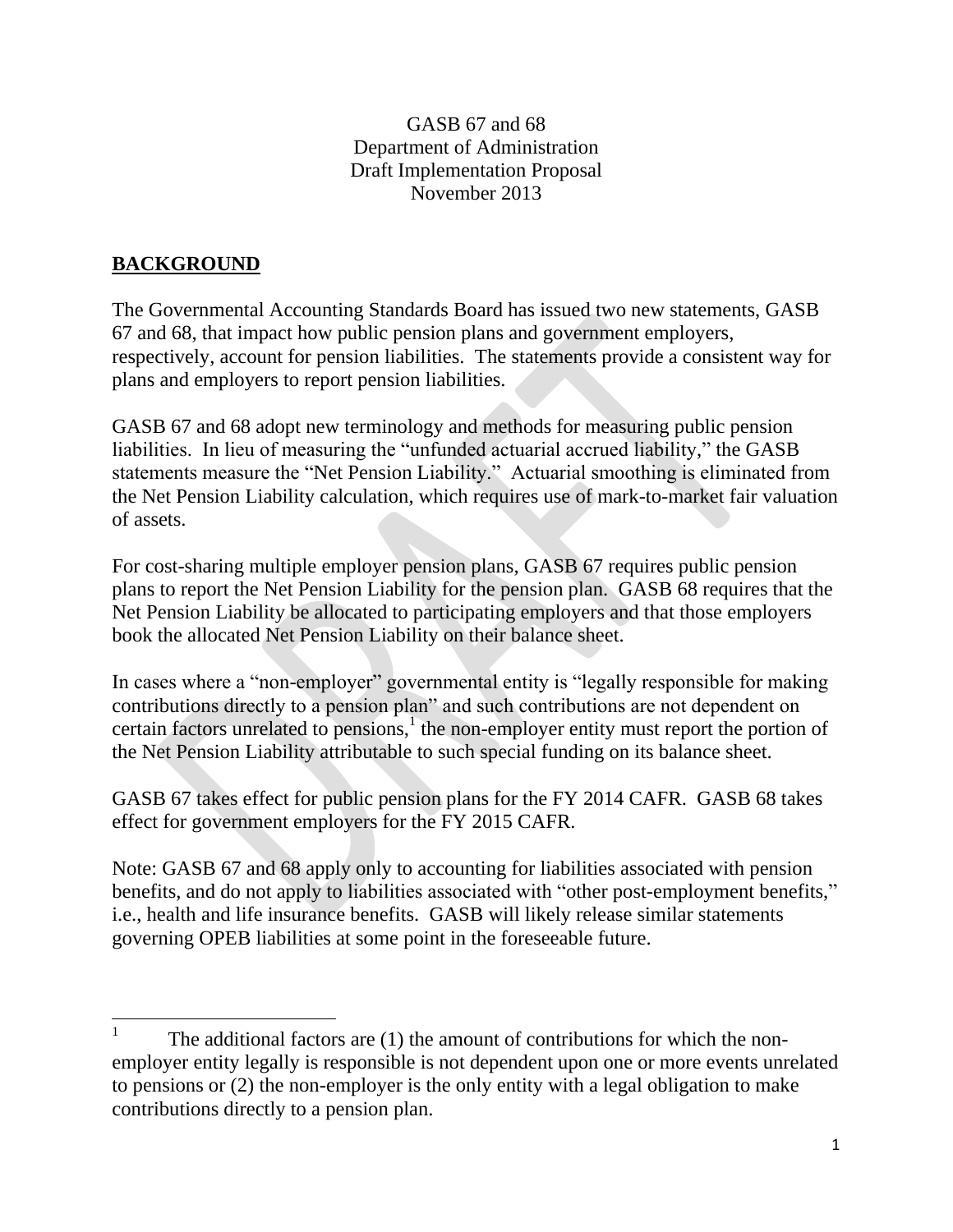**We understand that GASB intends to issue a GASB 68 implementation guidance document sometime in the next few months. Any final State decision on implementation must therefore await this GASB guidance.**

## **GASB Reporting Measures Allocation Methodology Proposal**

**Historical Contribution Allocation Method.** GASB now requires that cost-sharing multiple employer pension systems like Alaska PERS and TRS allocate to each participating employer a proportionate share of the GASB Reporting Measures. The GASB Reporting Measures include Total Pension Liability, Net Pension Liability, Fair Value of Assets, Pension Expense, and Deferred Inflows and Outflows.

The Department of Administration proposes to use the Historical Contribution Allocation Method for this purpose.

Under the Historical Contribution Allocation Method, the proportion of GASB Measures (including Net Pension Liability) that will be allocated to each participating employer is based on the ratio of that employer's most recent annual employer contribution amount to the total annual employer contribution amounts paid to the pension system during that year.

Where contributions are made as a percentage of payroll, and that percentage is the same for all participating employers, the allocation of GASB Measures (or portions thereof) may be based on the ratio of an employer's most recent total annual member payroll amount to the total annual member payroll amounts for all employers participating in the pension system during that year. For purposes of allocating the GASB Measures (including the Net Pension Liability) to employers attributable to on-behalf-of-payments, a ratio of the employers total annual member payroll to the total annual member payroll of all participating employers during the most recent year will be used.

Each employer shall include the GASB Reporting Measures so allocated in the employer's financial statements as of the employer's Reporting Date. The employer's Reporting Date is at the end of the employer's fiscal year which is not more than 12 months after the Measurement Date.

**Measurement Date Roll Forward Methodology.** Under GASB 67, the actuarial values must be adjusted for timing purposes. The roll forward methodology to do so is discussed in paragraph 37 of GASB  $67<sup>2</sup>$  We summarize it here:

 $\frac{1}{2}$  Information regarding GASB Statement 68 can be found online at: [http://www.gasb.org/jsp/GASB/Pronouncement\\_C/GASBSummaryPage&cid=11761602](http://www.gasb.org/jsp/GASB/Pronouncement_C/GASBSummaryPage&cid=1176160219492) [19492](http://www.gasb.org/jsp/GASB/Pronouncement_C/GASBSummaryPage&cid=1176160219492)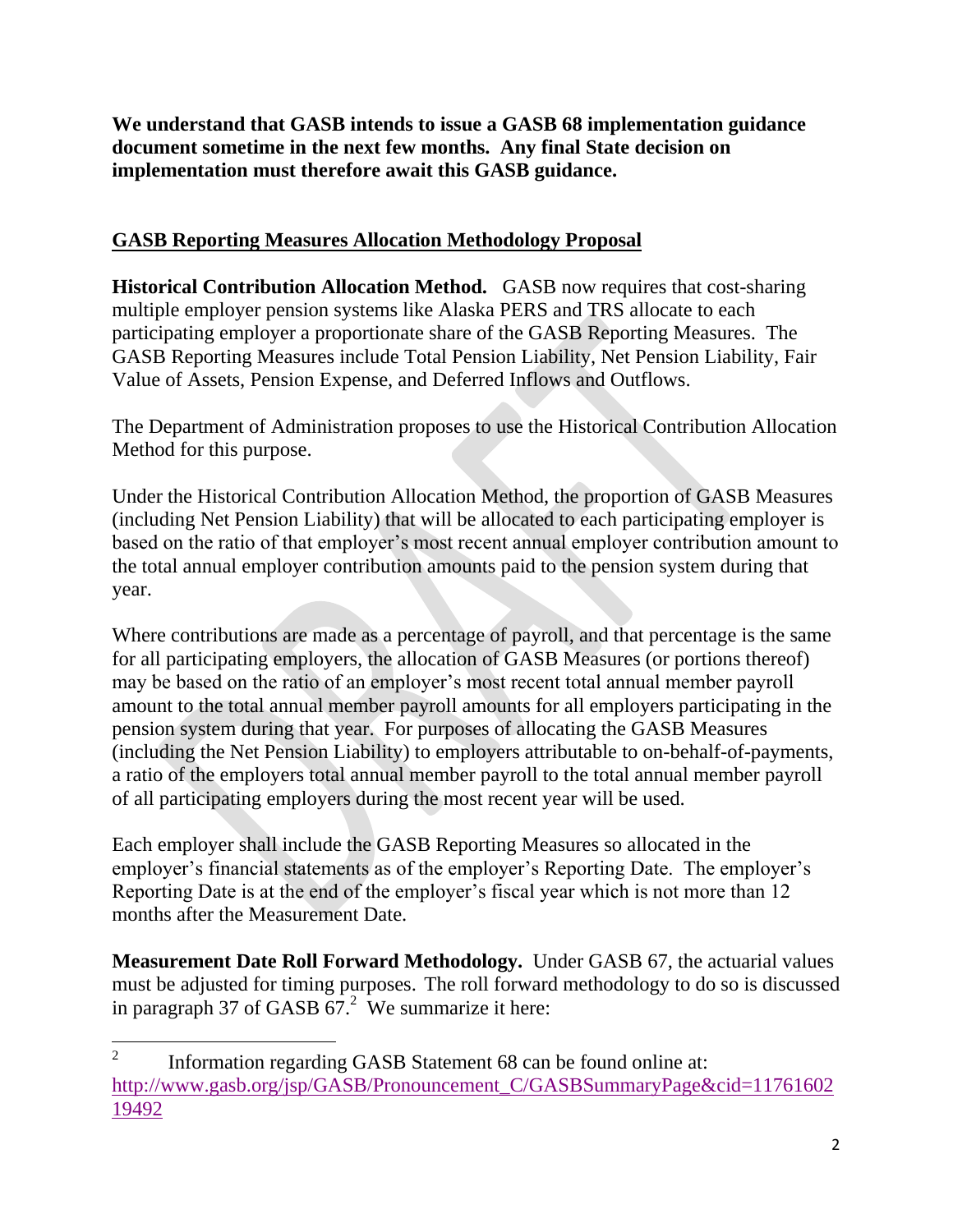The Measurement Date is the date as of which the required GASB Reporting Measures will be determined and reported by public pension plans at the pension plan's fiscal year end. The GASB Statements allow these measures to be determined using an actuarial valuation as of the measurement date, or up to 24 months before the measurement date. If the Actuarial Valuation Date precedes the Measurement Date, then the liability measurements are rolled-forward from the Actuarial Valuation Date to the Measurement Date.

In a roll-forward, the Total Pension Liability at the Measurement Date is equal to:

- (1) the Total Pension Liability at the Actuarial Valuation Date, *plus*
- (2) interest on the Total Pension Liability from the Actuarial Valuation Date to the Measurement Date, *plus*
- (3) the Service Cost for the year, *plus*
- (4) interest on the Service Cost from the Actuarial Valuation Date to the Measurement Date, *minus*
- (5) the expected benefit payments made from the Actuarial Valuation Date to the Measurement Date, *minus*
- (6) interest from the portion of the year the benefit payments are made that precede the Measurement Date.

In a roll forward, the Net Pension Liability at the Measurement Date is equal to:

- (1) the rolled-forward Total Pension Liability at the Measurement Date, *minus*
- (2) the Fair Value of Assets as of the Measurement Date.

The State of Alaska proposes to use a roll-forward of the GASB liabilities made during the actuarial valuation performed one year before the Measurement Date. This means the FY 2014 GASB Reporting Measures will be calculated as of the Actuarial Valuation Date of 06/30/2013 and rolled-forward to the GASB Measurement Date of 06/30/2014. This roll-forward procedure will continue for each GASB Measurement Date beyond 06/30/2014.

### **Special Funding**

As noted above, if a non-employer governmental entity is "legally responsible for making contributions directly to a pension plan," GASB 68 requires that such entity reflect the portion of the Net Pension Liability for which the entity is legally responsible on its balance sheet.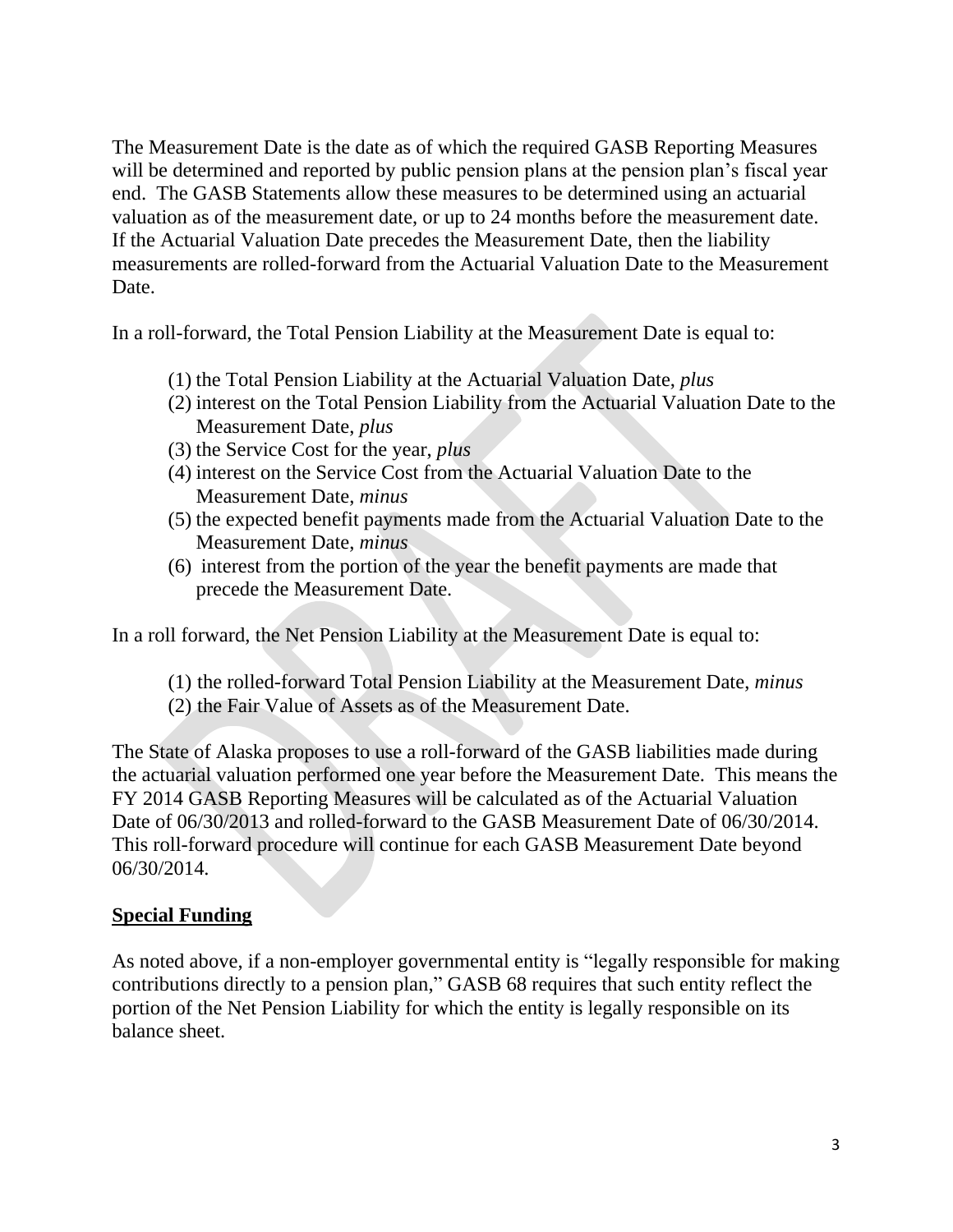Following consultation with the Department of Law, the State of Alaska is not legally responsible for PERS and TRS employer Net Pension Liabilities other than the allocated Net Pension Liability for the State of Alaska as an employer.

The State of Alaska recognizes, however, that some PERS and TRS employers may contend that AS 14.25.085 and AS 39.35.280 (providing for additional general fund contributions to the PERS and TRS trusts on behalf of PERS and TRS employers) create such legal responsibility. Under the Alaska Constitution, the Legislature may not enact a substantive law that restrains a future Legislature's plenary power to appropriate funds. To avoid this constitutional infirmity, AS 14.25.085 and AS 39.35.280 are interpreted as budget recommendations for the Legislature to consider in crafting the budget for the State of Alaska. These statutes suggest discretionary funding, but do not impose legal responsibility on the State of Alaska for the pension liabilities of participating PERS and TRS employers.

As noted above, we are awaiting further GASB implementation guidance on implementation of GASB 68. In the meantime, in light of the potential disagreement regarding the legal significance of AS 14.25.085 and AS 39.35.280, we perceive two implementation options for special funding:

# **Option A:**

The State of Alaska proposes to include in a footnote to its balance sheet the allocated Net Pension Liability amount that is attributable to the funding that is provided pursuant to AS 14.25.085 and AS 39.35.280. Under this option, the State would not report this amount on its balance sheet. PERS and TRS employers can then work with their auditors to decide whether or how to reflect their allocable share of the footnoted amount on their respective balance sheets.

## **Option B:**

In recognition of the apparent GASB intent that the entire Net Pension Liability be allocated and reported on the collective balance sheets of participating employers, the State of Alaska proposes to include on its balance sheet the allocated Net Pension Liability amount that is attributable to the funding that is provided pursuant to AS 14.25.085 and AS 39.35.280. The State will include a footnote to its balance sheet disclaiming legal responsibility for participating employer Net Pension Liability.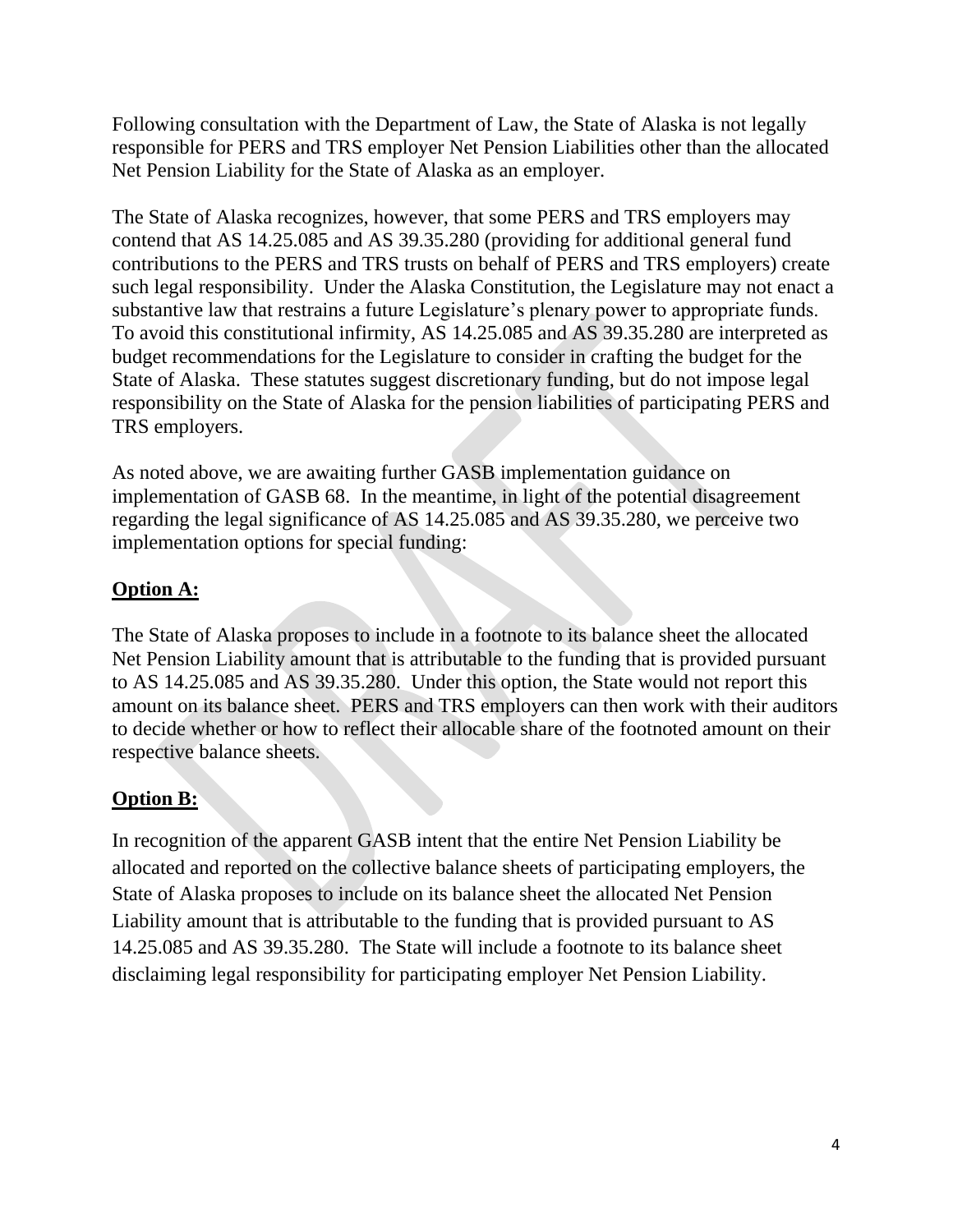#### **Example of GASB 67 and 68 Methodology**

**Roll Forward and Allocation of Net Pension Liability Under a Cost-Share Plan**

#### **PERS Example** (All numbers are hypothetical and for example purposes only)

#### **(1) Roll Forward of Total Pension Liability**

| FY 2013 Total Pension Liability per actuarial valuation | \$11,500,000 |
|---------------------------------------------------------|--------------|
| FY 2014 Total Pension Liability Interest                | \$920,000    |
| FY 2013 Service Cost                                    | \$170,000    |
| FY 2014 Interest on Service Cost                        | \$13,600     |
| FY 2014 Expected Benefit Payments                       | ( \$580,000) |
| FY 2014 Interest on Expected Benefit Payments           | ( \$23,600)  |
| FY 2014 Rolled Forward Total Pension Liability          | \$12,000,000 |

#### **(2) Net Pension Liability**

| FY 2014 Rolled Forward Total Pension Liability                  | \$12,000,000 |        |
|-----------------------------------------------------------------|--------------|--------|
| Fair Value of Assets on 6/30/2014                               | (57,700,000) |        |
| <b>Net Pension Liability</b>                                    | \$4,300,000  |        |
|                                                                 |              |        |
| FY 2014 Total Employer Contributions                            | \$190,000    | 58.46% |
| FY 2014 SB 125 On-Behalf-Of Contribution                        | \$135,000    | 41.54% |
| FY 2014 Total Pension Contributions                             | \$325,000    |        |
|                                                                 |              |        |
| FY 2014 Total Employer Contribution-Based Net Pension Liability | \$2,513,846  | 58.46% |
| FY 2014 SB 125 On-Behalf-Of-Based Net Pension Liability         | \$1,786,154  | 41.54% |
| Net Pension Liability                                           | \$4,300,000  |        |

#### **(3) State of Alaska Share of Net Pension Liability on SOA Balance Sheet**

| FY 2014 Total Employer Contributions                                         | \$190,000   |
|------------------------------------------------------------------------------|-------------|
| FY 2014 SOA Employer Contribution                                            | \$108,000   |
| FY 2014 SOA Pro-Rata Share of Total Employer Contributions                   | 56.84%      |
| FY 2014 Total Employer Contribution-Based Net Pension Liability              | \$2,513,846 |
| FY 2014 SOA Share of Total Employer Contribution-Based Net Pension Liability | \$1,428,923 |